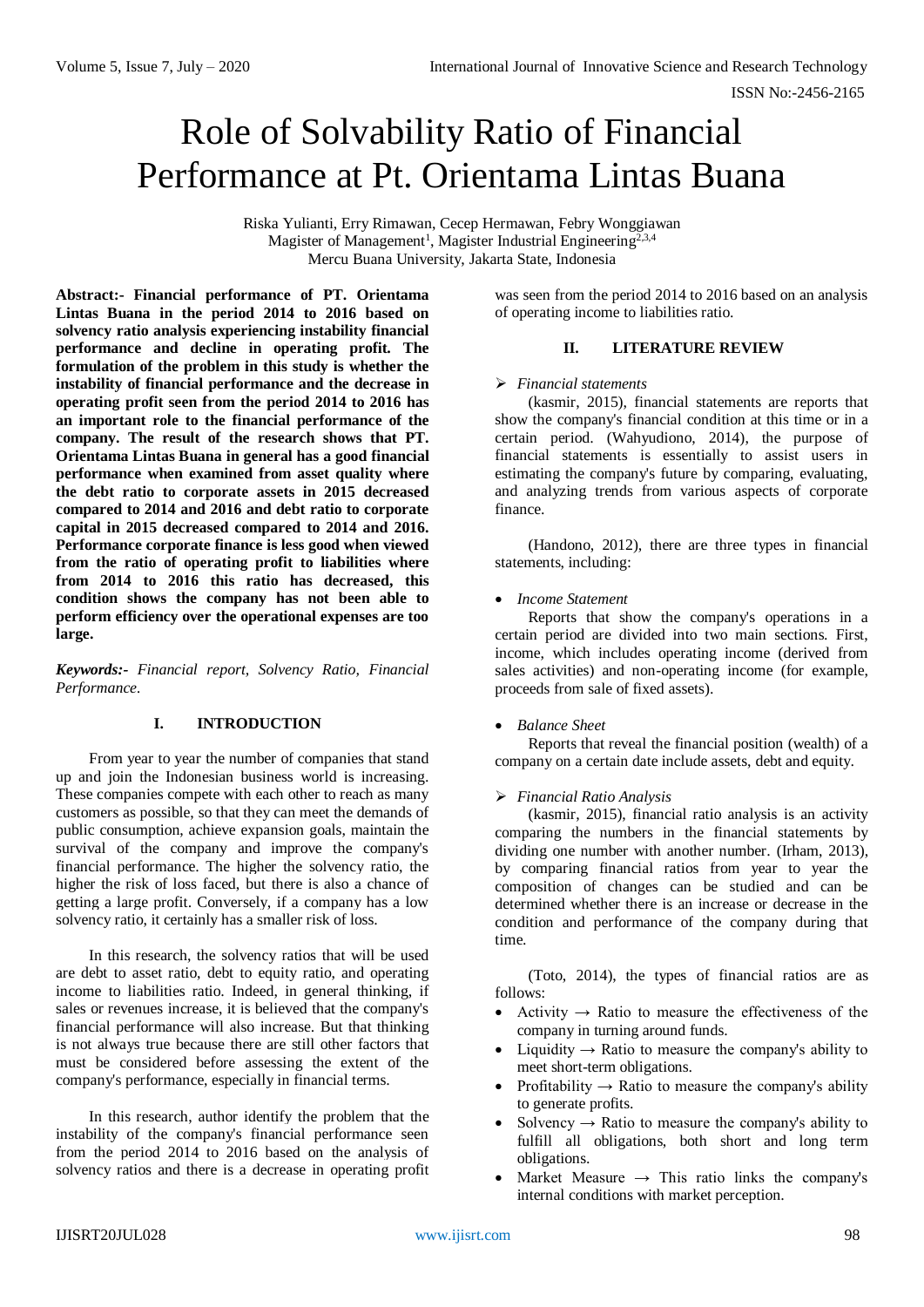#### ISSN No:-2456-2165

#### *Solvency Ratio*

(kasmir, 2015), solvency ratios or leverage ratios are ratios used to measure the extent to which a company's assets are financed with debt. (Irham, 2013), solvency ratios in general there are 4 namely debt to total assets ratio, debt to equity ratio, time interest earned ratio, longterm debt to equity ratio.

#### *Financial performance*

(Mulyadi, 2012), financial performance is a periodic determination of the operational effectiveness of an organization and its employees based on predetermined targets, standards and criteria. (Jumingan, 2013), performance measurement is used by companies to make improvements over their operational activities in order to compete with other companies. (Dr. Sumninder and Samiya, 2013), performance of companies can affect economy as a whole and therefore it requires empirical

#### *Observation Report Notes*

analysis to judge the performance. For measuring financial performance, financial ratios such as current ratio, solvency ratio, return on assets ratio and insurance leverage ratio have been calculated.

## **III. METHODOLOGY**

### *Population and Sample*

The sampling technique used is by taking research objects that meet the criteria, where the criteria are made by the author himself. The criteria that are sampled in this study are:

- Data on the company's financial statements which include the Balance Sheet and Income Statement for the 2014-2016 period.
- Interview company employees / staff directly related to research (Finance and Accounting).

| <b>Focus</b>      | <b>Sub Focus</b>       | <b>Sub Sub Focus</b> | <b>Dimension</b> | <b>Question and Answer</b>                                                  |
|-------------------|------------------------|----------------------|------------------|-----------------------------------------------------------------------------|
|                   |                        |                      | Code             |                                                                             |
|                   |                        |                      | P <sub>1</sub>   | What is the debt ratio of PT. OLB seen from 2014 to 2016?                   |
| Solvability Ratio | Debt to Asset<br>Ratio |                      | P <sub>2</sub>   | Slightly better in 2015 compared to 2014 and 2016.                          |
|                   |                        |                      | P <sub>1</sub>   | What is the debt ratio in the period 2014 to 2016?                          |
|                   |                        |                      | P <sub>2</sub>   | Debt ratio in 2014: 19.76%, 2015: 18.59% then in 2016 it<br>rose to 19.40%. |
|                   |                        |                      | P <sub>1</sub>   | How to calculate the ratio of debt to assets at PT. OLB?                    |
|                   |                        |                      | P <sub>2</sub>   | The method of calculation is to divide total debt by total<br>assets        |
| Table 1           |                        |                      |                  |                                                                             |

#### Table 1

| <b>Focus</b>      | <b>Sub Focus</b>        | <b>Sub Sub</b><br><b>Focus</b> | <b>Dimension</b> | <b>Question and Answer</b>                                                      |  |
|-------------------|-------------------------|--------------------------------|------------------|---------------------------------------------------------------------------------|--|
|                   |                         |                                | Code             |                                                                                 |  |
| Solvability Ratio | Debt to Equity<br>Ratio |                                | P <sub>1</sub>   | What is the debt to capital ratio of PT. OLB seen from 2014<br>to $2016?$       |  |
|                   |                         |                                | P <sub>2</sub>   | Slightly better in 2015 compared to 2014 and 2016.                              |  |
|                   |                         |                                | P <sub>1</sub>   | What is the debt ratio in the period 2014 to 2016?                              |  |
|                   |                         |                                | P <sub>2</sub>   | Debt ratio in 2014: 0.25, 2015: 0.23 then in 2016 it<br>increased again to 0.25 |  |
|                   |                         |                                | P <sub>1</sub>   | How to calculate the ratio of debt to capital at PT. OLB?                       |  |
|                   |                         |                                | P <sub>2</sub>   | The method of calculation is to divide total debt by total<br>capital           |  |

Table 2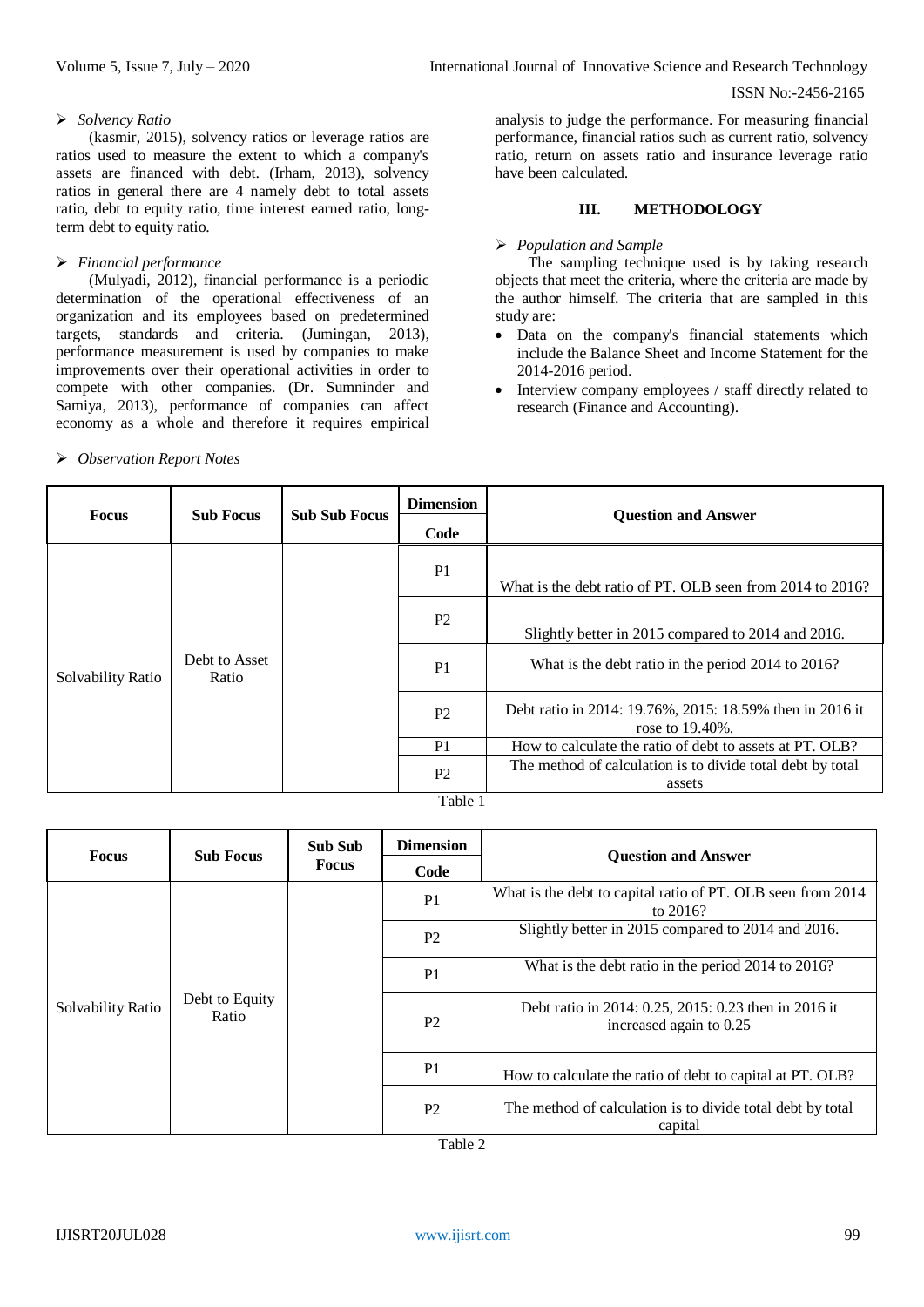ISSN No:-2456-2165

| <b>Focus</b>      | <b>Sub Focus</b>                                | <b>Sub Sub Focus</b> | <b>Dimension</b> | <b>Question and Answer</b>                                                                                         |
|-------------------|-------------------------------------------------|----------------------|------------------|--------------------------------------------------------------------------------------------------------------------|
|                   |                                                 |                      | Code             |                                                                                                                    |
|                   |                                                 |                      | P <sub>1</sub>   | How is the ratio of operating profit to the<br>obligations of PT. OLB seen from 2014 to 2016?                      |
| Solvability Ratio | Ratio of<br>Operating<br>Profit to<br>Liability | $T$ . 1. 1. $\Omega$ | P <sub>2</sub>   | In 2015 and 2016, it is no better than the ability<br>of operating profit to pay obligations in 2014               |
|                   |                                                 |                      | P <sub>1</sub>   | What is the ratio of operating income to<br>liabilities in the period 2014 to 2016?                                |
|                   |                                                 |                      | P <sub>2</sub>   | The ratio of operating income to liabilities in<br>2014: 1.40, in 2015: 0.80, then in 2016 the<br>decline was 0.68 |
|                   |                                                 |                      | P <sub>1</sub>   | The ratio of operating income to liabilities in<br>2014: 1.40, in 2015: 0.80, then in 2016 the<br>decline was 0.68 |
|                   |                                                 |                      | P <sub>2</sub>   | The method of calculation is to divide operating<br>income with total liabilities                                  |

## Table 3

| <b>Focus</b>             | <b>Sub Focus</b>                           | <b>Sub Sub Focus</b> | <b>Dimension</b><br>Code   | <b>Question and Answer</b>                                                                               |
|--------------------------|--------------------------------------------|----------------------|----------------------------|----------------------------------------------------------------------------------------------------------|
| Financial<br>Performance | Measurement<br>of Financial<br>Performance |                      | P <sub>1</sub>             | What is the purpose of PT. Does OLB measure financial<br>performance?                                    |
|                          |                                            |                      | P <sub>2</sub>             | To make improvements over operational activities in order<br>to compete with other companies             |
|                          |                                            |                      | P <sub>1</sub>             | Is the measurement of financial performance at PT. Can<br>OLB influence the behavior of decision making? |
|                          |                                            |                      | P <sub>2</sub>             | Yes, very influential                                                                                    |
|                          |                                            |                      | P <sub>1</sub>             | Is the performance assessment of PT. OLB is the same as<br>other companies?                              |
|                          |                                            |                      | P <sub>2</sub><br>700 11 1 | Certainly different because it depends on the scope of the<br>business being run                         |

Table 4

| <b>Focus</b>             | <b>Sub Focus</b>                                  | <b>Sub Sub Focus</b> | <b>Dimension</b> | <b>Question and Answer</b>                                                                                                                               |
|--------------------------|---------------------------------------------------|----------------------|------------------|----------------------------------------------------------------------------------------------------------------------------------------------------------|
|                          |                                                   |                      | Code             |                                                                                                                                                          |
|                          |                                                   |                      | P <sub>1</sub>   | What is the stage in analyzing financial performance at PT.<br>OLB?                                                                                      |
| Financial<br>Performance | Steps in<br>Analyzing<br>Financial<br>Performance |                      | P <sub>2</sub>   | to review financial statement data<br>1.<br>do the calculations<br>3.<br>make a comparison of the results of the calculations<br>that have been obtained |

Table 5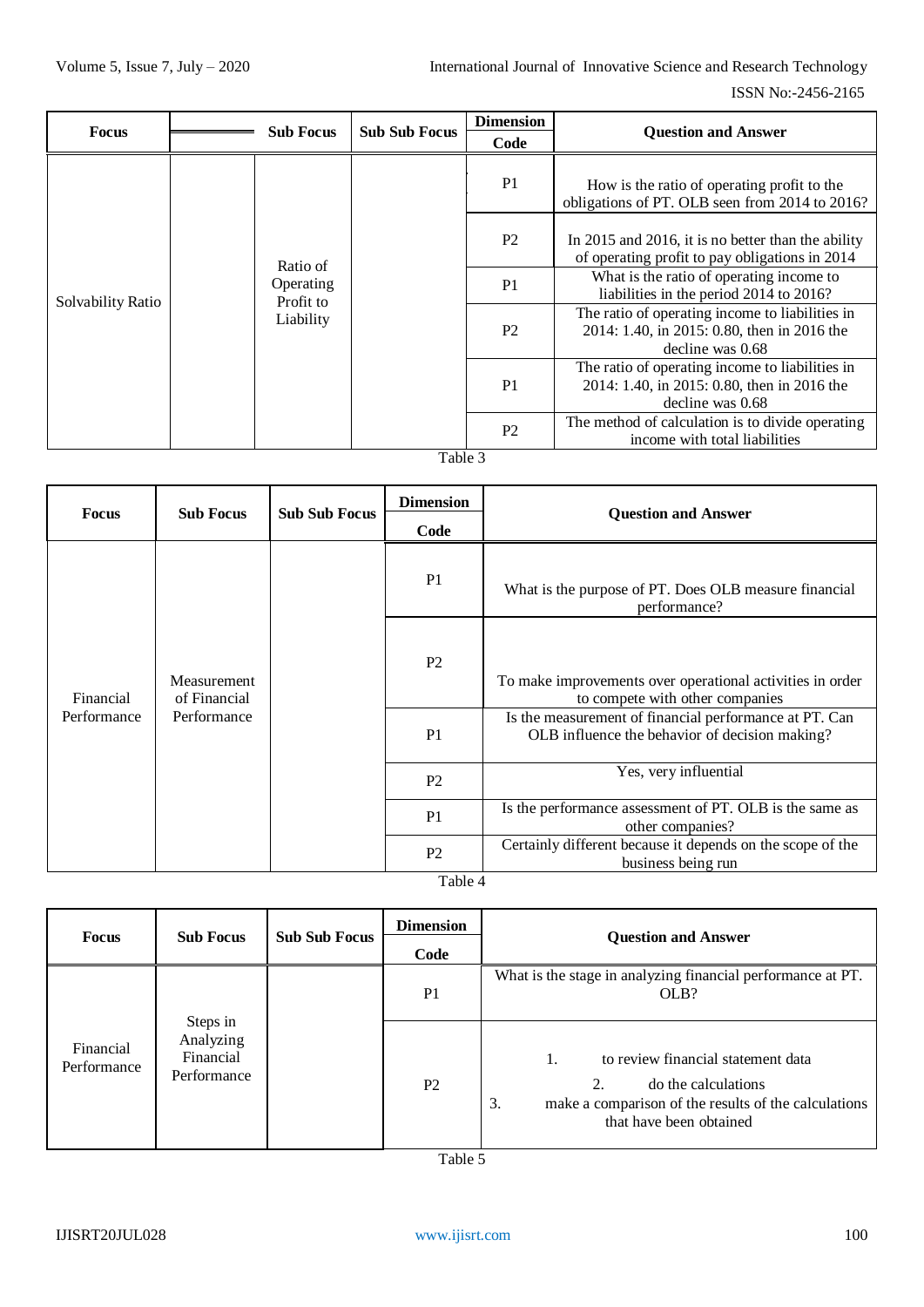| <b>Focus</b>             | <b>Sub Focus</b>                                                       | <b>Sub Sub Focus</b> | <b>Dimension</b><br>Code | <b>Question and Answer</b>                                                                                                                                 |
|--------------------------|------------------------------------------------------------------------|----------------------|--------------------------|------------------------------------------------------------------------------------------------------------------------------------------------------------|
| Financial<br>Performance | Relationship<br>of Financial<br>Performance<br>and Financial<br>Ratios |                      | P <sub>1</sub>           | What is used by PT. OLB to assess the condition and<br>financial performance of the company?                                                               |
|                          |                                                                        |                      | P <sub>2</sub>           | Use ratios and compare figures contained in financial<br>statement items                                                                                   |
|                          |                                                                        |                      | P <sub>1</sub>           | What are the benefits of PT. OLB by using financial ratio<br>analysis?                                                                                     |
|                          |                                                                        |                      | P <sub>2</sub>           | PT. OLB can plan and manage all the needs of the company<br>to measure the strengths and weaknesses in achieving and<br>improving what the company aspires |
|                          |                                                                        |                      | P <sub>1</sub>           | What makes PT. OLB difficulties in calculating financial<br>ratios?                                                                                        |
|                          |                                                                        |                      | P <sub>2</sub>           | if the data available is out of sync, it will be difficult                                                                                                 |

Table 6

## *Data Collection Instruments*

In terms of collecting data that has been obtained for the writing of this thesis proposal, the writer obtains data from various sources, namely:

#### *Field Research*

This study looks for data directly from the object under study, so the results can be trusted. The method adopted is through:

- $\checkmark$  Interview  $\to$  namely a data collection technique by means of question and answer with authorized officials or other sections directly related to the research, namely at the Department of Finance Accounting PT. Orientama Lintas Buana. The author collects data about PT. Orientama Lintas Buana to get an overview and specific problems under study. The data obtained is expected to explain the role of the solvency ratio to the company's financial performance.
- $\checkmark$  Observation  $\to$  is a data collection technique that is done by observing directly the activities of the office of PT. Orientama Lintas Buana is closely related to the documents needed. The data collected is a financial statement consisting of a balance sheet and income statement at PT. Orientama Lintas Buana.

#### *Literature Research*

Literature study is conducted to obtain information and secondary data. Done through the review and study of literature, regulations, documents and other sources relevant to the issues discussed in the study. For example, the authors study the company's financial performance books, solvency ratios, financial reports and analysis of financial ratios related to research.

#### *Research Data Analysis*

Analysis of the data used in this study is the qualitative data model of Miles and Huberman which suggests that the activities in qualitative data analysis are carried out interactively and continue continuously until it is complete so that the data is saturated. Activities in this analysis consist of three activities that occur simultaneously, namely data reduction, data presentation, drawing conclusions / verification.

(Miles and Huberman, 2014), Qualitative Data Analysis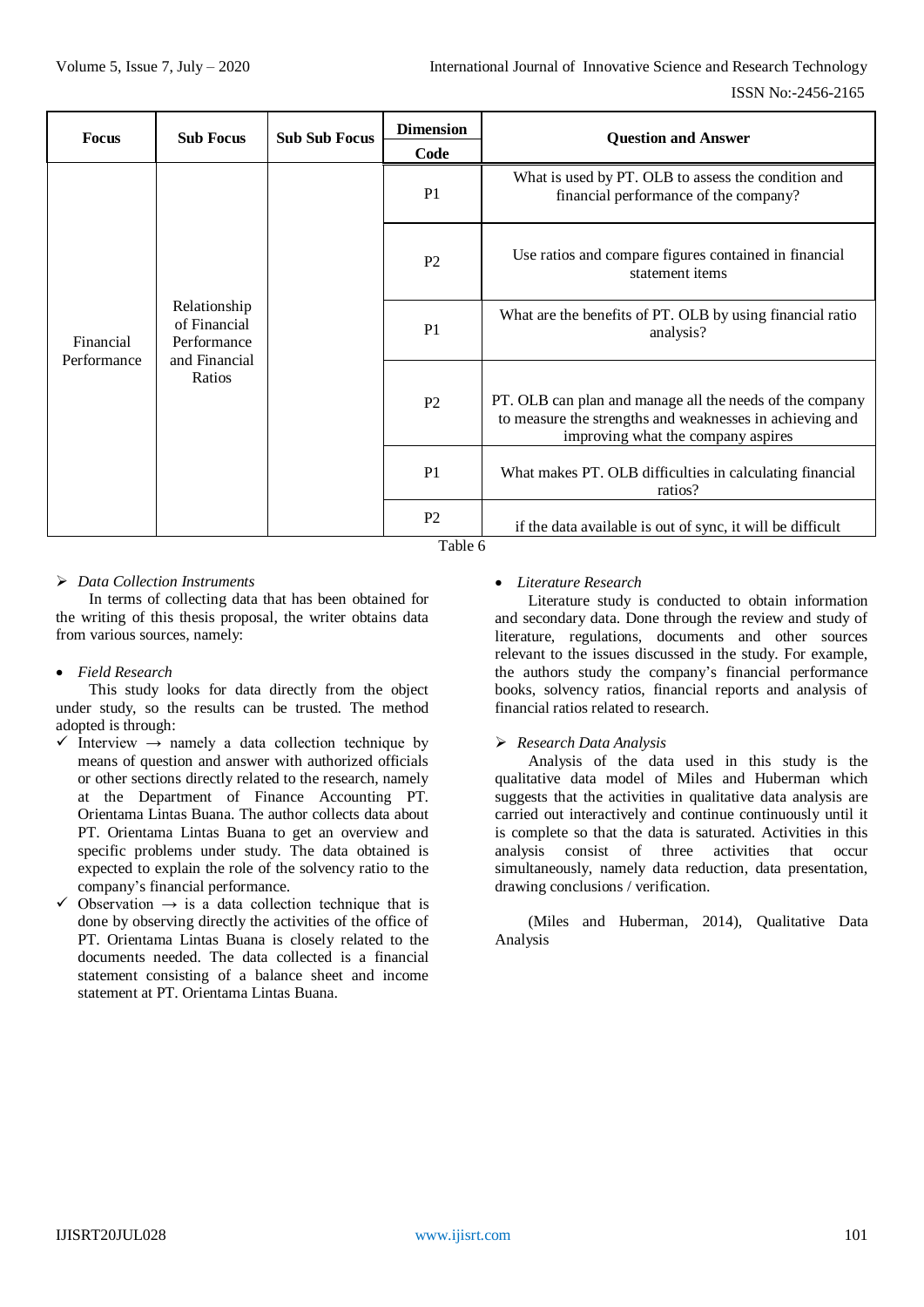



## **IV. RESULT**





Based on the graph above, it can be seen that the movement of debt to asset ratio of PT. Orientama Lintas Buana from 2014 to 2016 shows a movement that tends to decrease from 19.76% to 19.40%, this is because the total increase in total debt from 2014-2016 is smaller than the total increase in total assets. This condition shows the burden borne by the company in fulfilling long-term obligations by using all of its wealth is decreasing.

So it appears that the company's debt to asset ratio in 2015 has decreased compared to 2014 and 2016. Because the lower the ratio the better, the greater the protection against creditors' losses in the event of liquidation.

 *Debt to Equity Ratio* The following is a graph of the ratio of debt to assets:



Based on the graph above, it can be seen that the movement of debt to equity ratio of PT. Orientama Lintas Buana from 2014 to 2016 shows a movement that tends to decrease from 0.25 times to 0.24 times, this is because the amount of increase in total debt from 2014-2016 is smaller than the amount of increase in total capital. This condition shows that the burden borne by the company in fulfilling its obligations using its own capital is decreasing.

So it appears that the company's debt to equity ratio in 2015 has decreased when compared to 2014 and 2016 because the amount of company capital in 2015 that can be used as collateral for debt is greater than the amount of company capital in 2014 and 2016.